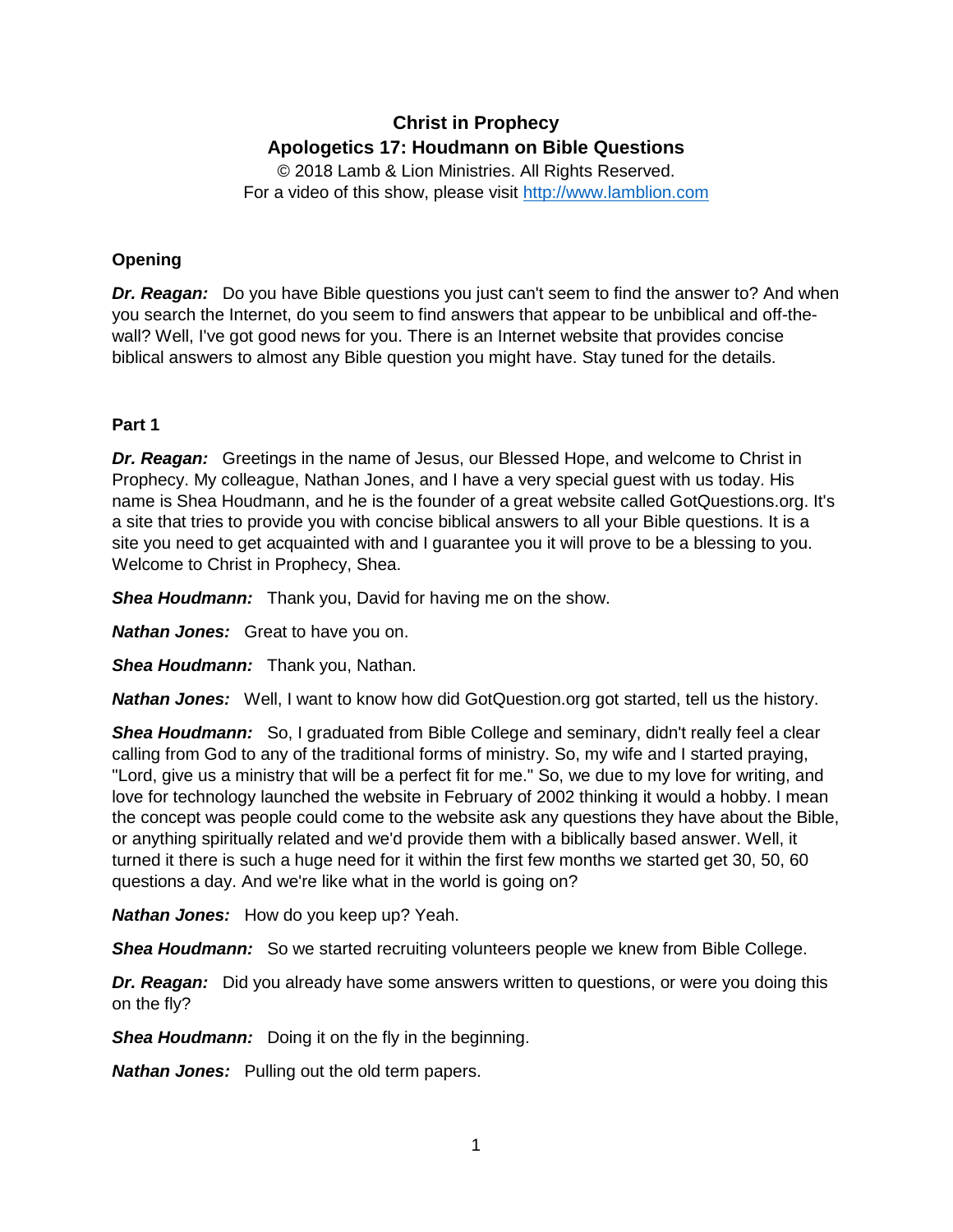*Shea Houdmann:* Exactly. We started seeing the same questions come in over and over again, so we can still use this maybe tweak it a little bit to make sure it fully answers that persons questions.

*Dr. Reagan:* I know you're in Colorado Springs now. Did you start out there?

*Shea Houdmann:* We were in Kansas City, Missouri when we first launched the site.

*Dr. Reagan:* Okay. And then you moved to Colorado Springs?

*Shea Houdmann:* We did. God moved us back to His country.

*Dr. Reagan:* Well, now we might argue with that you know. We always thought Texas was God's country.

*Shea Houdmann:* I was born in Texas, so Texas is my second home.

*Dr. Reagan:* Oh, okay.

**Nathan Jones:** So, the goal of your website then would be to answer Bible questions?

*Shea Houdmann:* Yes, any question that is spiritually related we answer.

*Nathan Jones:* Any, so, you don't focus on a particular area?

**Shea Houdmann:** No, we answer questions about Bible prophecy. We answer questions about Theology. We answer questions about Creationism. We answer questions about--

*Dr. Reagan:* Okay now, when you say we are you talking about you and your wife?

*Shea Houdmann:* Me, my wife, 7 employees and around 250 volunteers who help us answer all the questions we receive.

*Dr. Reagan:* So, these volunteers I would imagine are in categories. Like you might go to one for eschatology, and another one for some other aspect of questions.

*Shea Houdmann:* Exactly.

*Dr. Reagan:* And then do you review the answers that they provide?

**Shea Houdmann:** Yes, exactly. Some of them have Doctorate Degrees in certain topics, they answer really advance questions. Or just ordinary believers in the Lord who love God, love His Word, and want to help people.

*Dr. Reagan:* Yeah. Now you say some of them have doctor's degrees in theology. That's interesting because I have found that quite often people with doctor's degree in theology don't know how to communicate with the average person. But your website has impressed me with the fact that the articles are short, they are concise, and they are understandable and you have lots of biblical references. So, you must have some guys who know how to communicate with common folk.

*Shea Houdmann:* And that and some really good editors.

*Dr. Reagan:* Okay.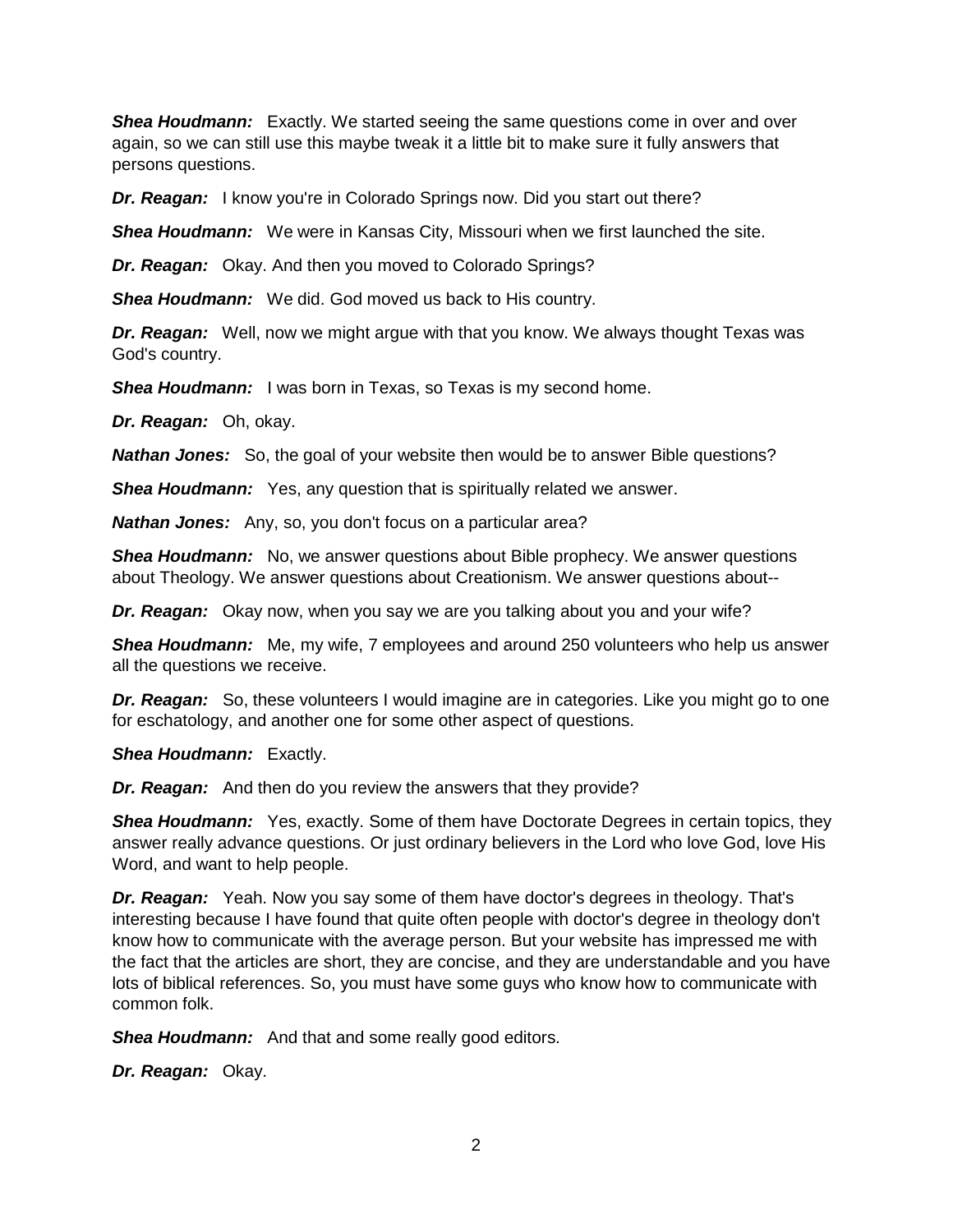*Shea Houdmann:* Who can take the complicated mess that we produce and turn it into something that would be understandable for us.

*Nathan Jones:* So, over the last 15 years it seems to keep growing and growing. Do you say you have 250 contributing writers?

*Shea Houdmann:* We do.

*Nathan Jones:* And then what is the total amount of questions that you have on your website.

**Shea Houdmann:** In our 15 years of existence we've had over 500,000 questions personally submitted to us, and people have received an answer.

*Dr. Reagan:* And that is including questions that overlap.

*Shea Houdmann:* Exactly.

*Dr. Reagan:* So, how many answers you got on there?

*Shea Houdmann:* Oh, a little over 500,000. But in terms of FAQ's on the website we are at about 5,600. And this year we are averaging over 10 million visitors to the website every month.

*Nathan Jones:* Ten million a month, wow.

*Dr. Reagan:* Now, you mentioned frequently asked questions. What are they?

*Shea Houdmann:* As you can imagine we've been talking a little bit about it seems we get a lot of the same type of questions. It is often controversial issues, those are the ones that people wonder about the most.

#### *Dr. Reagan:* Well what?

*Shea Houdmann:* Can women serve as pastors? What does the Bible say about homosexuality, or tattoos, or sex before marriage?

*Nathan Jones:* A lot of social issues it seems.

**Shea Houdmann:** Social issues. Some deep theological ones, but that's not where people live, that's not the questions everyone has. It is issues that they deal with their kids, with their families, with their friends.

*Dr. Reagan:* I figured you would say once saved always saved.

*Shea Houdmann:* That's on the list too.

**Nathan Jones:** So, you have a top 20 page, right? Where you put the most frequent on there.

#### *Shea Houdmann:* We do.

*Dr. Reagan:* Well, I had a guy write me one time about tattoos. He said, "I'm a new Christian, just accepted the Lord, and I want to glorify Him by having a Bible verse tattooed on my back so that when I go swimming everybody can read this verse. So, which verse would you recommend?" So, I recommended to him the verse in Leviticus that says you shall not tattoo your body. And I never heard back from him.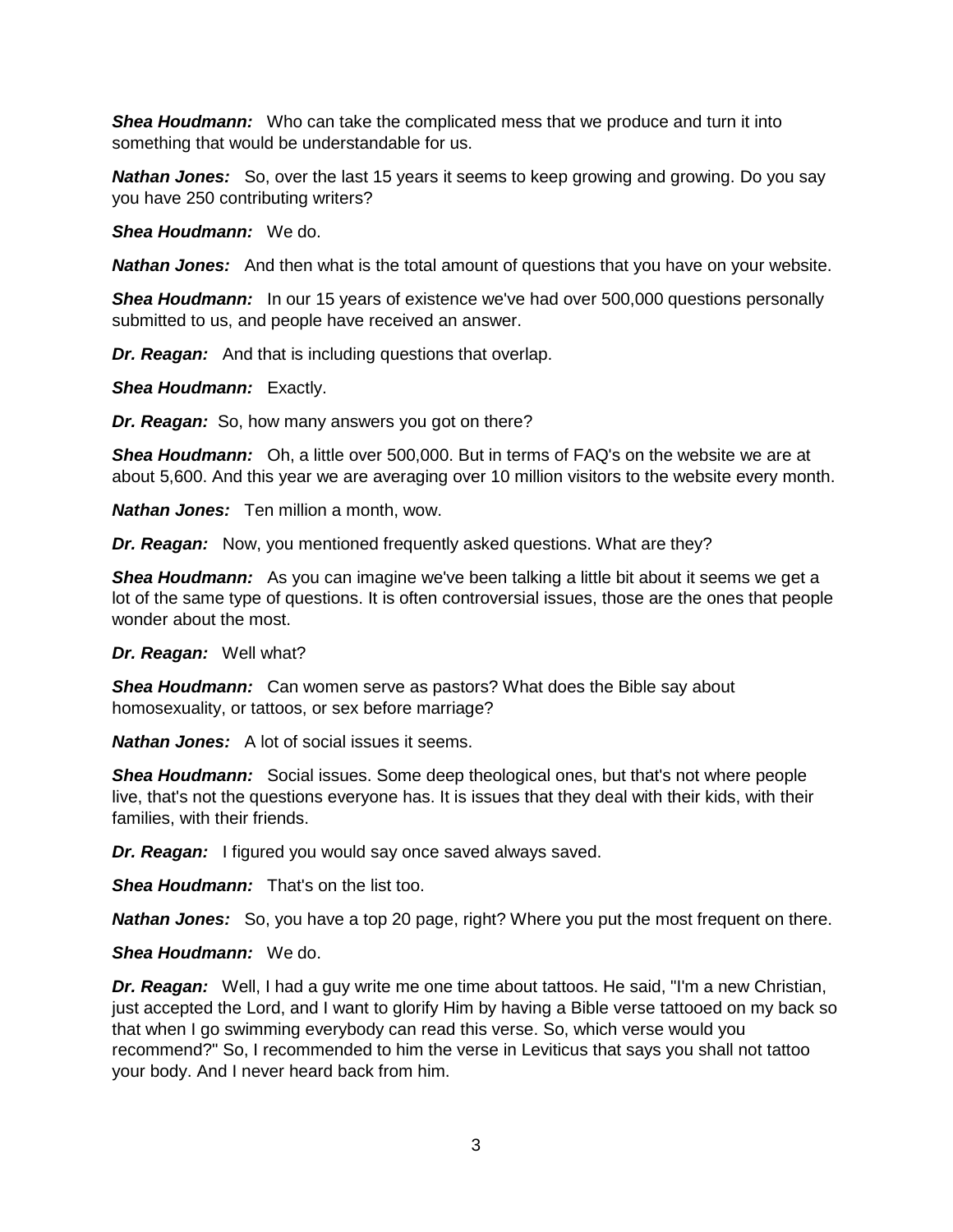**Shea Houdmann:** What is real interesting is a lot of people ask us a question but what they're actually ask is not the most important issue, to use that for an example. Someone once sent us a whole paragraph basically telling their whole life story and all the different things they've struggled with. And at the end of the question they ask, and I got a tattoo was that wrong? And you're like, okay, out of everything you just talked about the tattoo is actually the least important issue. So, let's deal with these things, and then jump to your question about tattoos.

*Dr. Reagan:* Well, you know we often hold question and answer sessions at our conferences and I always look forward to it, I love it. But, I learned a long time ago that most people do not know how to ask a question. They get up and they just go and on, and on, and on, and on. Where is the question here? So, I'm sure you get the same thing when they write in.

**Shea Houdmann:** Yes, and sometimes we tell people that we are GotQuestions.org, not GotDebate.org. If someone comes to us and they just want to argue they're really not looking for an answer. I'm like look, if you want to debate there's plenty of good Christian debate forums you can go to. We are looking for people who have a genuine question about something related to the Bible and they're actually interested in the answer we're going to send them.

*Nathan Jones:* How do the send the question through the website? Or do they just have to have an e-mail address.

**Shea Houdmann:** They can submit the question on the website, or they can send us an email, either way.

#### *Nathan Jones:* Okay.

*Dr. Reagan:* And do you get questions that simply say, "What does this verse mean?"

*Shea Houdmann:* Very common. What does John 3:16 mean? What does Philippians 4:12 mean? The more popular Bible verses people hear quoted are thrown around.

**Dr. Reagan:** You know about John 3:16 I recently heard about somebody from the Emergent Church Movement explaining that we have never understood John 3:16, in fact the leader of the movement. He held a big conference in Washington State and he said, "John 3:16 has nothing to do with individual salvation, it says, "God so loved the world," He's talking about the cosmos, and therefore He is calling us to be good environmentalists." And he offered an invitation whereby people came up and he had barrels across the front full of dirt. And he said, "Put your hands in the dirt and lift it up and let it fall and commit yourself to environmentalism." That is the kind of apostasy going on in the Church today.

**Shea Houdmann:** Absolutely. I'd point them back to the "Whosoever believes in Him." Sound very individual to be honest.

#### *Dr. Reagan:* It does.

*Nathan Jones:* How to you vet then the people who submit the articles to your website? Obviously people are going to ask is your site doctrinally sound? How do you make sure it stays doctrinally sound?

**Shea Houdmann:** So, anyone who wants to serve as a writer they go through a pretty strenuous application process where we ask them to share their testimony, answer a test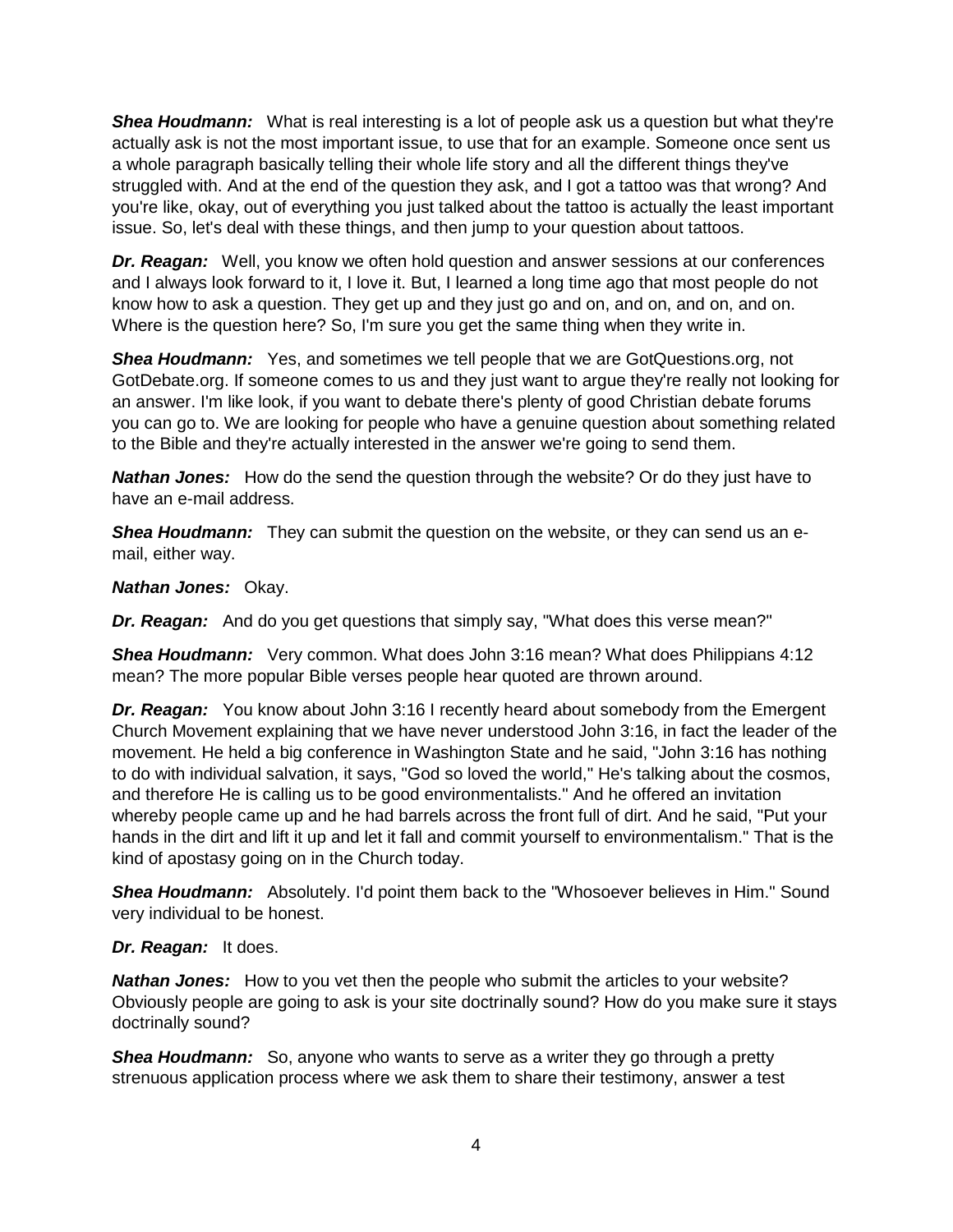question or two. And then every answer that is sent out with the ministries name on it is closely reviewed by a member of our staff, and our staff goes through an extra level of training.

*Dr. Reagan:* Do they provide this service to you on a volunteer bases?

**Shea Houdmann:** They do, over 250 volunteers. And then we have seven employees and then some independent contract writers who can help us produce articles of a really high quality.

*Dr. Reagan:* Now I understand that your wife Melissa has set up another website of GotQuestions for kids. Is that what's it called?

*Shea Houdmann:* Yes it is called GQkidz.org.

*Dr. Reagan:* GQkidz.org.

**Shea Houdmann:** Now that to me would be very difficult to try to provide parents with an answer to: Where did God come from? What is the Trinity?

*Nathan Jones:* But Dr. Reagan did it he wrote a children's book that teaches Bible prophecy, the number one children's book about Bible prophecy out there.

*Dr. Reagan:* But I know how difficult that is.

**Shea Houdmann:** It is. Explaining a biblical question to a 30 year old is a lot different than trying to explain it to a 6 year old. You have to use different words, you really have to hone on what is the core issues here and how do I explain it the simplest way possible.

*Dr. Reagan:* Well, when I wrote my children's book that was the hardest book I ever had to write you know for pre-school and elementary school. And I labored over it, and labored over it. When I was finished I took it to my wife who's a First Grade teacher and she came back and said, "Well, honey, that is a pretty good first draft but you've got a long way to go."

**Nathan Jones:** But that's not the only extra website, you guys have more than just those two?

*Shea Houdmann:* We do. So GotQuestions.org is our main website, and then GQkidz.org, we have 412teens.org.

*Dr. Reagan:* What is that about?

**Shea Houdmann:** First Timothy 4:12, "Do not let anyone look down on your because you are young but set an example in love, faith, and purity."

*Dr. Reagan:* Is that for teenagers to ask questions?

**Shea Houdmann:** For teenagers, yeah. So, we just add the word like throughout the answer to make it sound--

*Nathan Jones:* Like man, like groovy man. No, they don't say groovy.

**Shea Houdmann:** Then we have CompellingTruth.org which is similar to Got Questions but a little more apologetics and worldview focused.

*Dr. Reagan:* I didn't know that.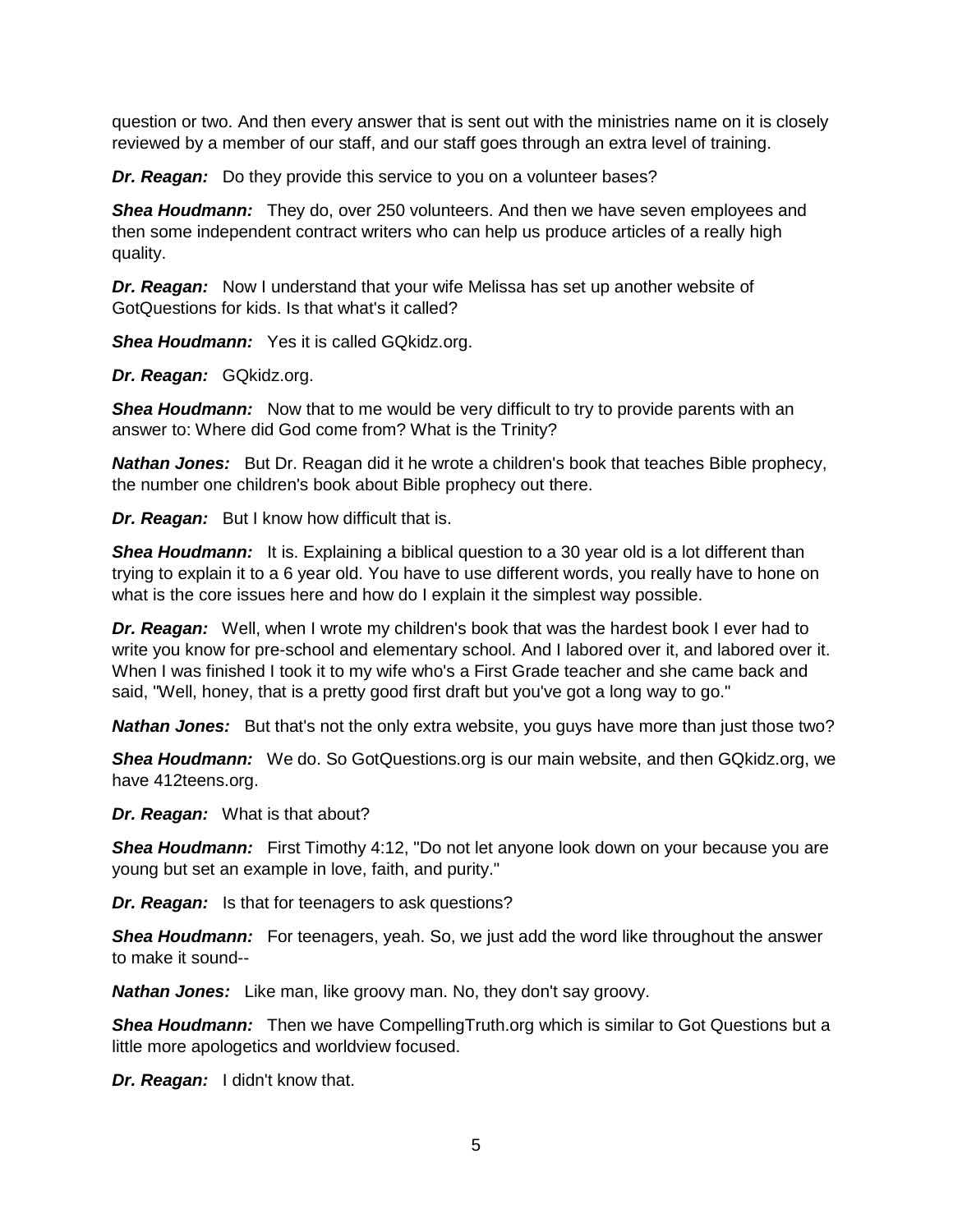*Shea Houdmann:* And then we have BibleRef.com which is kind of like an on-line Q&A based commentary. We want to have a page on every verse in the Bible explaining what that verse means individually, and in its context. That is our newest site, and it is still very much in development.

*Dr. Reagan:* And what is it called?

*Shea Houdmann:* Bibleref.com.

*Dr. Reagan:* Bibleref.com. Okay, and you're trying to provide a commentary on every verse?

*Shea Houdmann:* Every verse.

*Nathan Jones:* Do you find that a lot of people when they write in they don't know how to research the Bible? At least for our ministry when the people write in they have great questions but they could open a commentary, or see on-line or go to your website. It is almost like you have to educate people as you answer the question. Hey, there are these commentaries you could try out, or get to know BibleGateway, or Bible.org or something. Do you have to educate people, or do you just go to the question?

**Shea Houdmann:** Do both. I mean we want to actually answer their question. You don't want to just say to someone, "Well, here is another website to answer your question." So, give them an answer and also here are some tools you can use that you can find the answers on your own. We want people to study the Bible for themselves. We don't want them to just accept our answers because we're GotQuestions, we want them to take our answer compare it with scripture and then accept or reject it on that basis.

**Dr. Reagan:** Well, Shea I've got a lot more questions for you. I want to start off--we are going to take a little pause here when we come back we'll have some more questions. And one has to do with I saw an interview of you on the internet where you talk about the haters that you run into. We want to talk about that, Nathan knows something about it.

*Nathan Jones:* Yes.

#### **Part 2**

*Dr. Reagan:* Welcome back to Christ in Prophecy and our interview with Shea Houdmann and the founder of the great website called GotQuestions.org. Shea, I was reading an interview of you on the internet the other day and somebody asked you: "What do you like least about your ministry?" And you said, "Haters." What did you mean by that?

*Shea Houdmann:* So, as a ministry that answers questions and seeks to do so biblically, especially as I mentioned earlier so many of the questions we answer are controversial issues we are going to get people who disagree, I'm fully aware of that. But what can be discouraging at times is the people who answer or respond and they are just completely hostile to what you have to say.

*Dr. Reagan:* And they're supposedly Christians?

**Shea Houdmann:** Supposedly Christians. We expect it from the cults, from atheists and so forth, but other Christians, other denominations that really aren't that different than the type of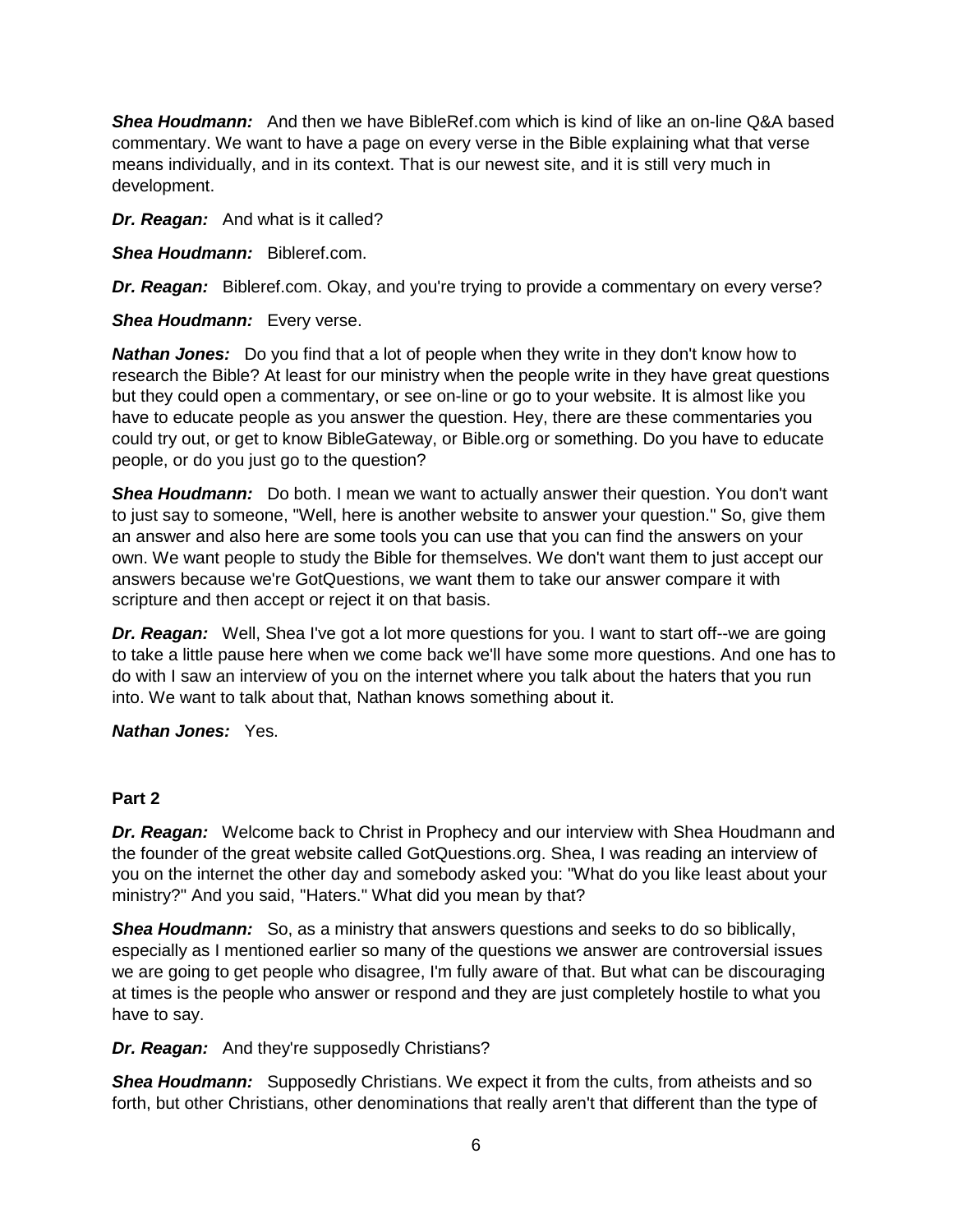church that we attend and promote to come out and go to the point of questioning your faith over such a non-essential issue.

*Dr. Reagan:* They don't know how disagree in a Christ-like manner. You know about that, Nathan.

**Nathan Jones:** We do get--the haters got to hate right? And we get those. I notice a lot of times too that they are people who love to go to Beliefnet which is another website but it is liberal, it accepts every religion, it is Universalist. And they don't seem to like that we take a strong doctrinal stance, a literal biblical interpretive stance like you guys do.

**Shea Houdmann:** It is like who are you to say that Jesus is the only way to Heaven? It's like well I'm not the one who said it. Jesus is the one who said it.

#### *Nathan Jones:* Yeah.

**Shea Houdmann:** Or people who say, "I agree with you on every other issue but because believe that the sons of God in Genesis 6 are fallen angels I'm not going to listen to anything you have to say on anything else." And you are like, why? Why are you going to choose that as your hobby horse? Why is that the thing you'd die on?

*Dr. Reagan:* You know Shea I saw some statistic recently from the latest Barna poll which interviewed over 10,000 people and it said that only 9% of Americans have a Bible believing worldview. And only 17% of professing Christians have a Bible believing worldview, and that was based on asking six questions. And it was just amazing Evangelicals answering, "Yeah Jesus sinned."

*Nathan Jones:* Yeah, Satan is a non-entity. What do you do about questions that the Bible just isn't really clear on? One of the interesting questions we get is: Do pets go to Heaven? And do you have answers where when you don't know you just say, "I don't know." Or do you guys just try to cover all the different bases?

**Shea Houdmann:** So, essentially it will be the answer is I don't know, but we'll expand upon that a little bit. If it is an issue where we think there are several different valid biblical interpretations we will present, here are the different interpretations on this issue, and here is the one we prefer and why. On the pets go to heaven one for example I like to start out by saying, "Everyone knows that dogs go to heaven but not cats."

*Nathan Jones:* Yeah, that is totally true.

**Shea Houdmann:** That is clearly what the Bible says. But even on a question like that where it is ultimately not a salvation issue, it is not a crucial issue, but to some people it is really, really important. We had a lady submit that question to us very early in our history and we responded with a biblically based but balanced answer. And she wrote back said, "I submitted this question to several different Christian websites, you're the only ones who responded. And because you took the time to answer my question I came back and read more articles on your site. I read your article about how to accept Jesus as your personal Savior, I came to faith in Christ." So, by answering a question in the grand scheme of eternity isn't that all important but to her it was, she was more attractive to what we had to say and came to faith in Christ as a result.

**Dr. Reagan:** Well, I have a personal example of that with your site and that is I happen to be a Conditionalist when it comes to the viewpoint of Hell. And you all put out an article recently on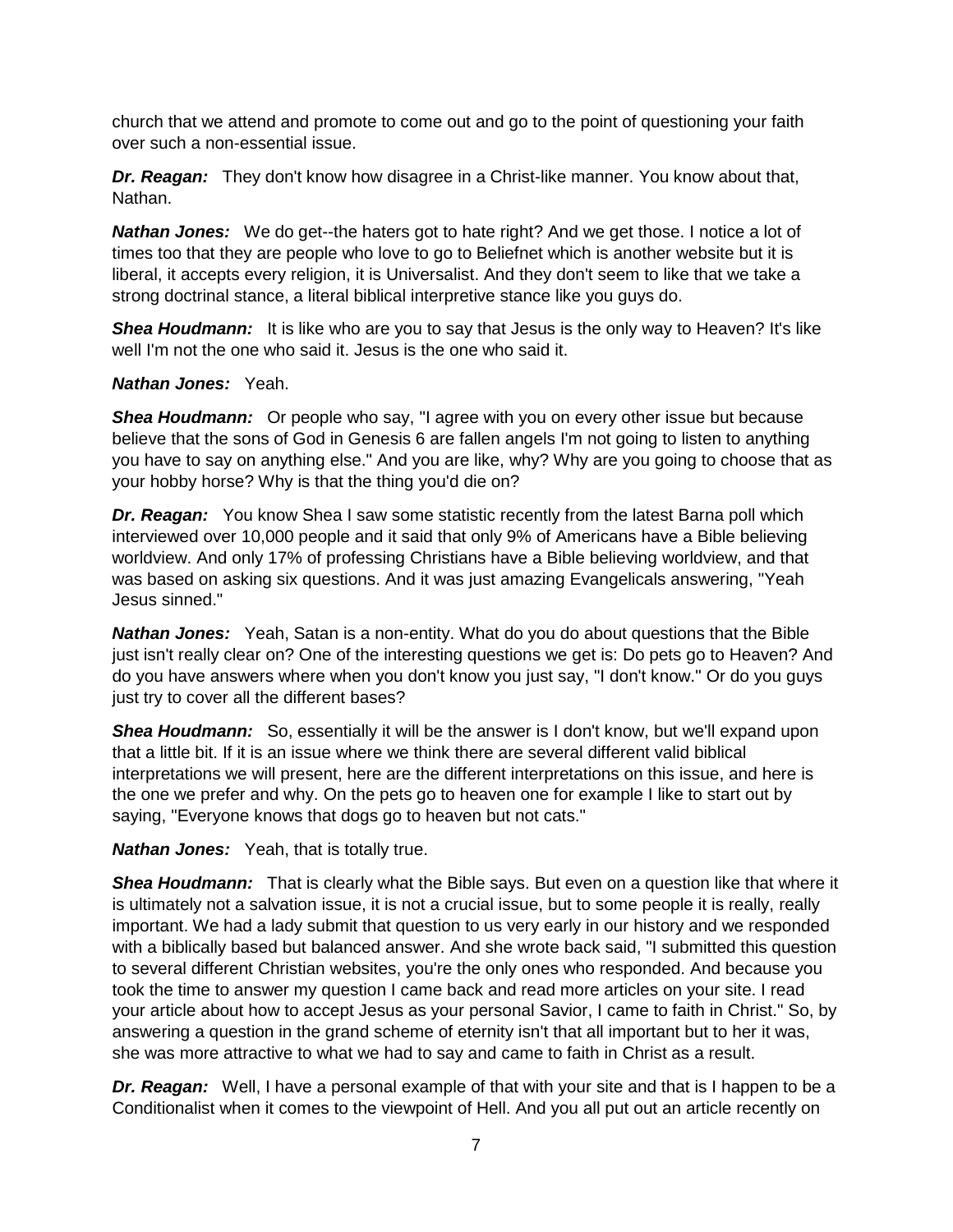that that I thought was very, very well done, and very balanced. And you just started off by saying, "We at GotQuestions.org do not take the position of the Conditionalists but here is the viewpoint and it is certainly is based on Scripture." And you went through the whole think it was it was very, very balanced and very fair.

**Shea Houdmann:** Even on an issue where we don't necessarily agree we want to present it accurately and fairly.

*Dr. Reagan:* Well, you do.

**Shea Houdmann:** Because it is a disservice to give people a strawman version of someone else's argument and then try to refute it. I mean here it is, here's the support for it, and here's maybe why we don't necessarily hold that view. Honesty is always the best policy.

*Nathan Jones:* Oh, yeah, definitely.

*Dr. Reagan:* What do you like best about your ministry?

**Shea Houdmann:** On our website we have a page of just testimonials, people who have written in and explained how GotQuestions has helped them. Whether it has helped them actually come to faith in Christ, or help them understand the Bible better, or people who in a sense don't have any access to a biblically based church, there is no one else teaching the Word so GotQuestions is there source of spiritual teaching. And they write and tell us.

*Dr. Reagan:* Well, I think it is the same way with you. You get a lot of hate stuff but you get testimonies that are just wonderful.

*Nathan Jones:* Ah, the best ones are people from the Middle East, Muslims who will say, "Hey, I got this question but if anyone found out I was asking it I would be a dead person." And what's beautiful is I saw a presentation where you listed how your website funnels people into the salvation message, and at then at the bottom, right, they can say whether they accepted the Lord or not. And you had fantastic numbers, what were those again?

**Shea Houdmann:** So, we have probably about 30 different web pages on the site just dedicated to present the Gospel basics on a certain theme like: How to accept Christ as your personal Savior? How do have eternal life? How can I know for sure I go to Heaven when I die? On every one of those pages we have a button at the bottom that says I've accepted Christ today. And every month we receive between 10,000 and 15,000 people clicking on that button.

*Dr. Reagan:* That is fantastic.

**Shea Houdmann:** How many are genuine first time decision to receive Christ we don't know. These are what people are indicating is their professing faith.

#### *Nathan Jones:* Praise the Lord

**Shea Houdmann:** So, we try to follow up with as many opportunities for discipleship. I mean GotQuestions is designed to answer questions of new Believers, so anything we can do to help them. We try to help them find a good Bible teaching church in their area.

**Dr. Reagan:** When I was eating dinner with you last night I told you that we often have question and answer periods at our conferences and that the strangest question I ever received was from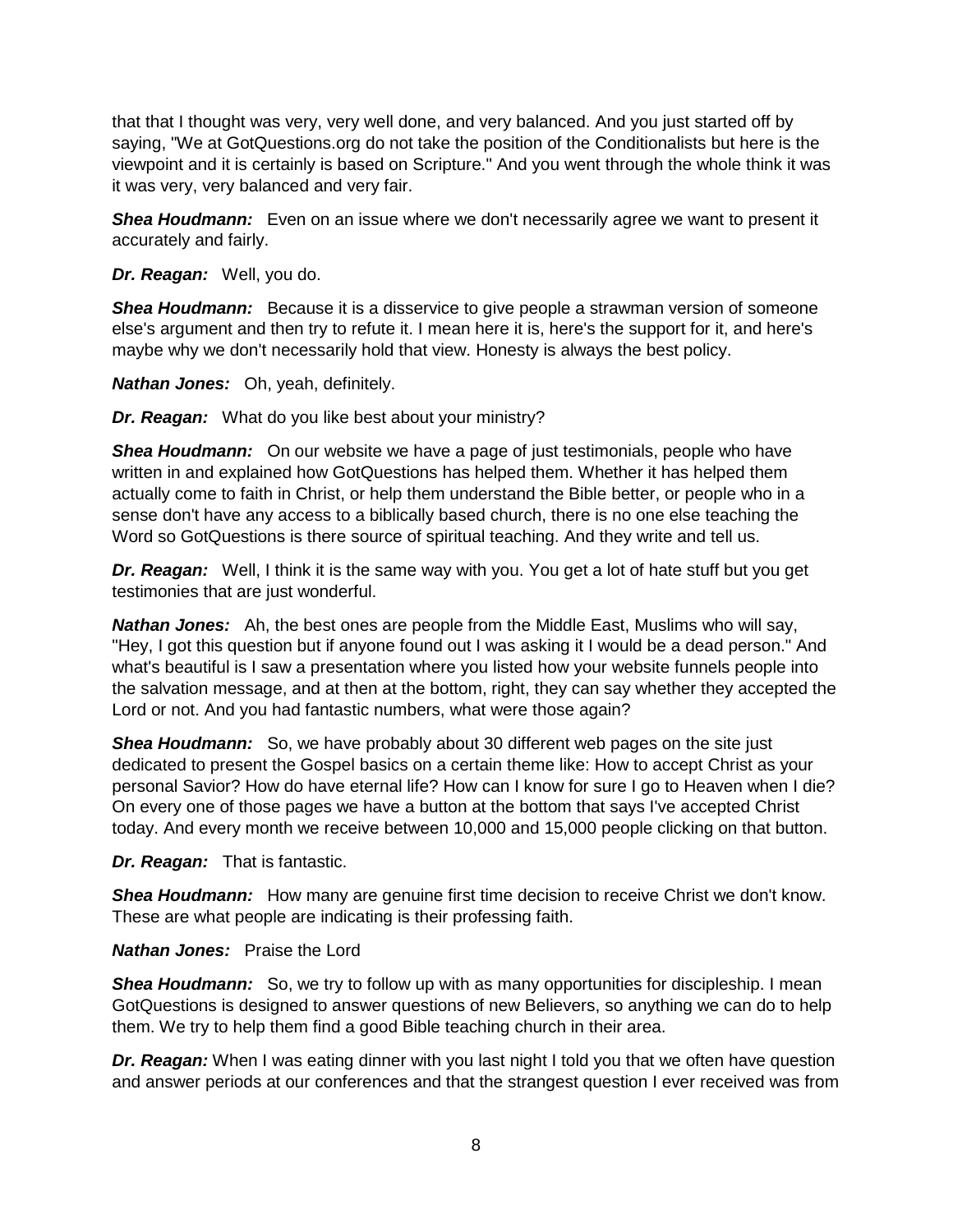a teenager that wanted to know if going to Hell was like being sucked into a black hole? What are some of the strangest questions you've ever had?

**Shea Houdmann:** The one that might interest you being focused on Bible prophecy just recently we received: If we are ever successful in establishing a colony on Mars and then the end times start what's going to happen to the people on Mars? Will they be spared from all these plagues and the devastation?

*Nathan Jones:* That's true, that's a good question.

**Shea Houdmann:** The Bible doesn't say anything about what happens on Mars during the end times, but it does talk about stuff going on in the heavens. So there's very likely Mars is not going to be a good place to be.

*Nathan Jones:* Do you get questions like: black eyed children, or Nephilim, or more the sensationalist type of Bible questions? Or not really Bible but they kind of loosely tie it to the Bible?

**Shea Houdmann:** Of course, conspiracy theories, reptilian controversies, all the weird stuff that is out there. Yes, we do.

*Dr. Reagan:* Well, I just wondered if you were getting all those kinds of thing. How do you handle the highly controversial question of Calvinism versus Arminianism, or Amillennialism versus Pre-Millennialism?

*Nathan Jones:* Ah, the tough ones.

**Shea Houdmann:** Yeah, so we try to be fair and balanced in the sense of here's a fair presentation of it, here's why we disagree or agree. Ultimately we have to take a stance. People don't want you to just here's all the views and you pick one. It's like here's the views and here is the one we think is best along with an explanation. But we try to be fair recognizing in all the different positions you just mentioned you can hold to any of them and still be a believer in Christ. So, standing on the truth but doing so in a loving way.

*Dr. Reagan:* Yes. People need to know what are the fundamental things that are essential like: believing in the virgin birth, and believing in the death, burial and resurrection of Jesus, and believing in His promise to return again.

*Shea Houdmann:* Absolutely.

*Dr. Reagan:* And there's a lot of other areas that are just matters of opinion that we need to realize that we can disagree over, but we don't have to kill each other in the process.

*Nathan Jones:* And I'm so glad you do that. There is a website yahoo answers where people post a question, different people answer it and they vote on what they think the best answer is, whether it is the right answer or not. I mean that's is so post-modern. But you take a stand.

*Dr. Reagan:* Well, that is one of the characteristics of the Emergent Church Movement is not teaching what the Bible says but simply getting a group together and saying, "Ok, the Bible says this about homosexuality but what do you think? And what do you think? And what do you think?" As if what you think is more important than what the Bible says.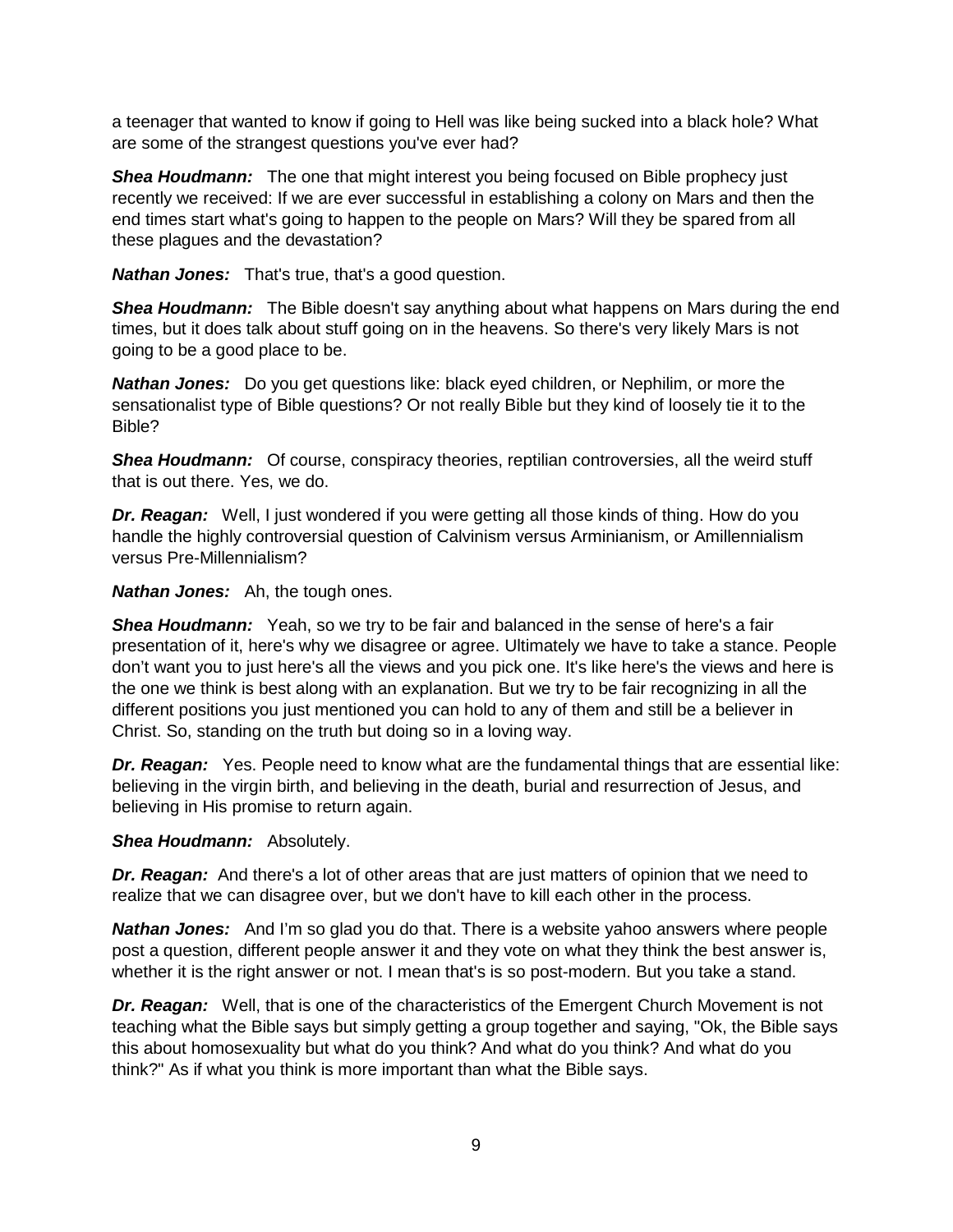*Shea Houdmann:* Yes, and people say why don't you allow people to post comments on your articles on GotQuestions?

*Nathan Jones:* That's smart.

**Shea Houdmann:** Well with millions of visitors we would have to hire a whole team of people just to review and approve all these comments.

*Nathan Jones:* That would be like YouTube. Now you guys do videos too, not just text?

**Shea Houdmann:** We do. We just started this year really focusing on providing biblically based answers via video. A lot of people don't know this but YouTube is actually the second most popular search engine in the world behind Google. So more people are searching on YouTube than anything other than Google. So, it is another place where you want to be there with solid biblically based answers to spiritual oriented questions.

*Nathan Jones:* Are there any times where you just simply say to people we don't have the answer to that question?

**Shea Houdmann:** Very often it is the questions that start with: Why did God allow? Because so much of why God allows certain things we don't understand it is a mystery, it is something we're not this side of Heaven we're not really going to know why God in His sovereign plan choose to allow that. But we can answer it and say God is the comforter of those who are suffering. God has a reason for everything. God is in control of everything, and everything that happens to us has passed through His hands. So, ultimately we try to focus people on trusting God even when you don't understand why He allowed it, rather than trying to guess as to why He allows something.

**Dr. Reagan:** It reminds me of a note I've got at the end of the book of Job where I said why do the righteous suffer? And the unsatisfactory answer is because of sin, although we do suffer because of personal sin, and the sin of Adam. The partial answer is to be refined in righteousness. And the ultimate answer is to fulfill the perfect purposes of God.

*Shea Houdmann:* Amen.

*Dr. Reagan:* And we don't know what those are, but one day we'll find out. Oh, boy.

*Nathan Jones:* Now you help a lot of people, but how can people help GotQuestions.org? What is your greatest need?

**Shea Houdmann:** So, I'm sure as you guys understand prayer support. In any ministry there is spiritual warfare that goes on. We always rely on the Lord for His protection and wisdom in how to answer these difficult questions that are coming at them. How to do so biblical in an understandable way. And then like any ministry we rely on financial support.

*Dr. Reagan:* Can they make donations at your website?

**Shea Houdmann:** They can make donations on-line or through the mail. And then just using the ministry and telling people about it. A lot of people if someone asks them a question they don't know the answer to they get intimidated and they either give a poor answer, or don't answer at all.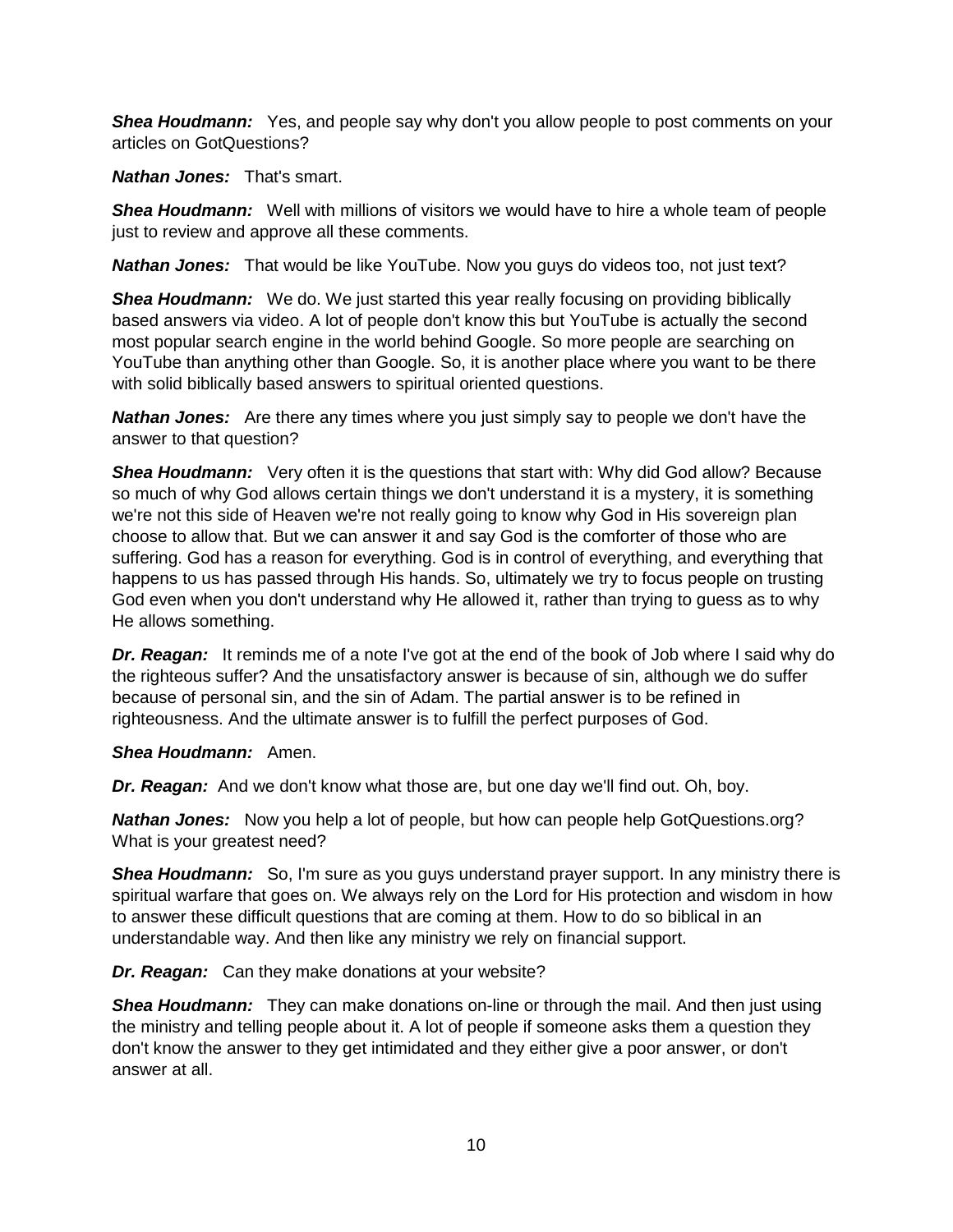**Dr. Reagan:** Well, we got about two minutes left in this segment and I'd like to ask you how you came to faith in Jesus?

*Shea Houdmann:* So, it is a very interesting story. I came to faith in Christ in my late teens, I think it was between 16 and 17.

*Dr. Reagan:* You didn't grow up in a Christian home?

**Shea Houdmann:** I grew up in a nominal Christian home. My mom probably knew the Lord, my dad was a lapsed Catholic we'll say. So very godly, good parents but not raised in the faith at all. I had an uncle who was a minister of a church in Tennessee come and stay with us for a weekend. I found out later my mom had invited with the goal of evangelizing us. The thing that I remember most about when he was sharing the Gospel with us is that he was very patient in answering all of my questions. I had all these questions for him. Weird questions about the end times. I remember asking him what's the apocalypse? And when is Jesus going to come back? And all this stuff. He very patiently answered those questions, and because of that I was more willing to listen to him when he was actually sharing the Gospel. So, I accepted Christ as my Savior then. And it is so interesting that now that's what I'm doing, that is the ministry God's called me to is to answer questions with the hope of pointing people towards the Gospel.

*Dr. Reagan:* Well, your wife, Melissa, is such a vital part of the ministry how did you all come to meet each other?

*Shea Houdmann:* We met in Bible College.

*Dr. Reagan:* Okay.

*Nathan Jones:* That's the best place to get your Mrs.

*Dr. Reagan:* Sure beats meeting in a bar.

*Nathan Jones:* She wouldn't be the right woman for him, no.

**Shea Houdmann:** It used to be Calvary Bible College, now Calvary University. Back then we called it Calvary Bridle College.

*Dr. Reagan:* Where is that located?

*Shea Houdmann:* In Kansas City, Missouri.

*Dr. Reagan:* Well, we've just been so blessed to have you on the program. And in just a moment we are going to let you talk to our viewers about your website, and about how they can come to know Jesus. So, let's just pause here for a moment.

### **Part 3**

*Nathan Jones:* Welcome back to Christ in Prophecy and our interview of Shea Houdmann the founder of a great website called GotQuestions.org. Shea most important question anyone can anyone could ever ask you: How can someone know Jesus Christ as their Savior?

**Shea Houdmann:** The very first time someone asked us this question I called my wife into the room, I was like, "Melissa, can someone get saved on the Internet?" It never even dawned on